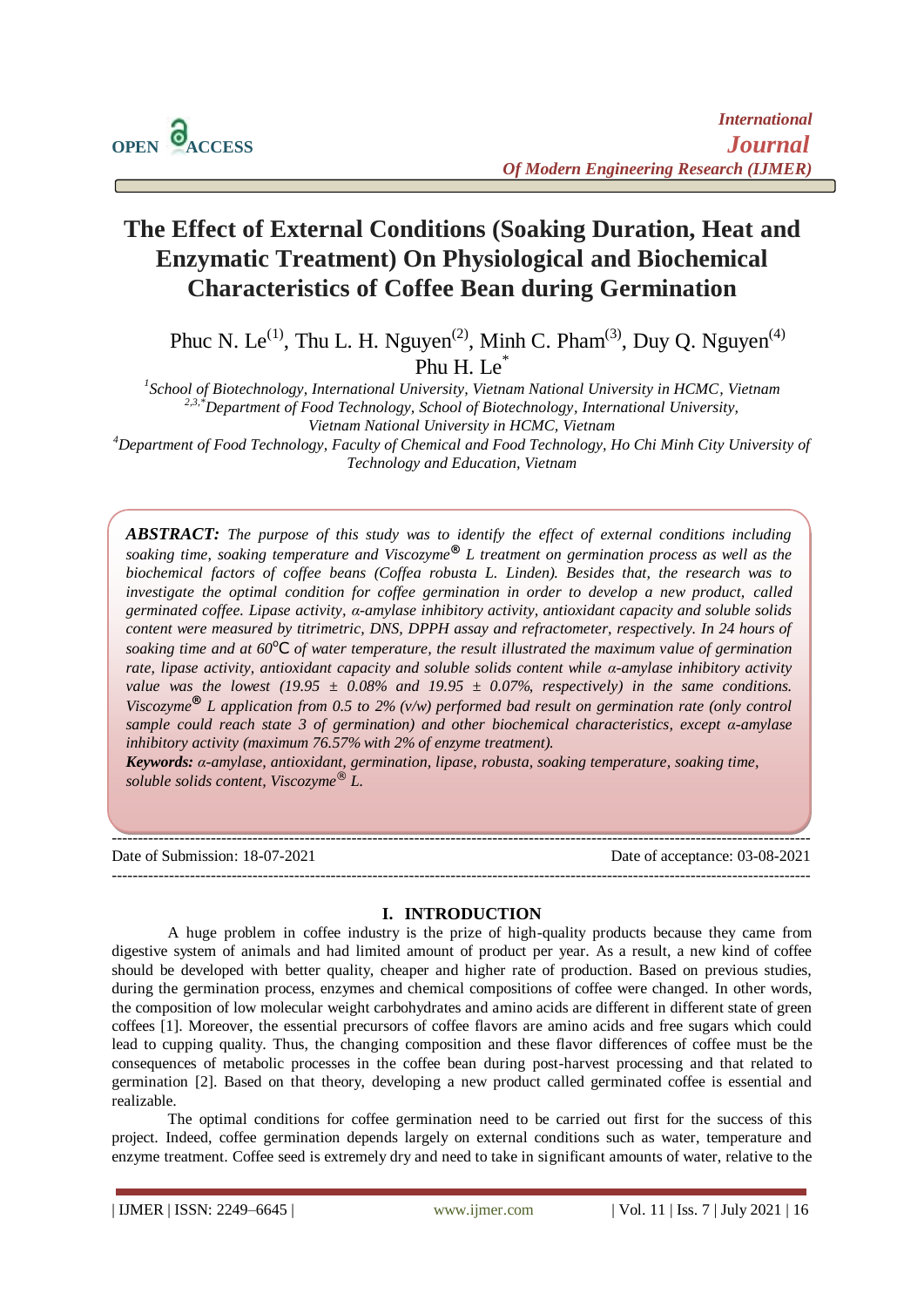dry weight of the seed, before cellular metabolism and growth are re-activated [3]. Besides, seeds often have a particular temperature range within which they will germinate, any temperature ranges fall outside this will not germinate. Furthermore, enzyme treatment is one of the essential laboratory factors for coffee germination. Viscozyme® L which is a multi-enzyme complex containing a wide range of carbohydrases, including arabanase, cellulase, β-glucanase, hemicellulase and xylanase, will be treated on green coffee bean in order to break down cellulose and hemicelluloses in the cell wall of the bean [4].

To evaluate the effects of the above external conditions on germination as well as coffee quality after this process, many parameters should be concerned such as the morphology of coffee seeds and several biochemical values. It is clear that the role of lipid hydrolysis in the behavior of coffee seeds during storage has been further confirmed by the negative correlation observed between coffee seeds viability and free fatty acid content. During storage, the off-flavors of green coffee are also produced by oxidation processes acting on the lipid fraction [5]. Therefore, lipase activity was characterized in coffee seeds to determine its involvement in lipid degradation during germination. In addition, α-amylase inhibitors are one member of the anti-diabetic drug families, which have a strong advantage and are suitable for healing type-2 diabetes. It acts in the prevention of α-amylase to reduce and slow down dietary carbohydrate digestion [6]. Antioxidants, another variable that should be mentioned, are the substances able to prevent or inhibit oxidation processes in human body as well as in food products. Antioxidants may act as a free radical scavenger, reducing agent, chelator and/ or singlet oxygen scavenger [7]. Last but not least, soluble solids content (SSC), especially sugar is also an important characteristic in coffee. There has been considerable diversity of opinion regarding the sugar of coffee. Many evidences have proved that this sugar is one of a peculiar species allied to sucrose [8].

From reasoning mentioned above, this study was performed to investigate the optimal soaking duration, soaking temperature and Viscozyme® L concentration for germination rate as well as chemical and biochemical characteristics related to coffee quality.

# **II. MATERIALS AND METHODS**

## **2.1 Materials**

Coffee fruits (*Coffea robusta* L. Linden) were purchased from Da Lat city, Vietnam. The seeds were removed for treatment at Food Engineering Laboratory at International University – Vietnam National University – Ho Chi Minh City.

All chemicals used for analytical test such as ethanol, methanol, DPPH, DNS, olive oil, gum Arabic, phenolphthalein indicator and α-amylase powder were purchased from Thinh Phat Company, Ha Noi Capital, Vietnam.

Other chemicals such as phosphate buffer, soluble starch, sodium hydroxide and distilled water were provided by Food Engineering Laboratory at International University – Vietnam National University – Ho Chi Minh City.

Viscozyme® L was supported by Assoc. Prof. Le Hong Phu - Department of Food Technology, International University – Vietnam National University – Ho Chi Minh City.

## **2.2 Methods**

2.2.1 Sample preparation for survey of the effect of soaking duration

Each sample was collected with the same quantity (10g of coffee beans) which was immersed into 400mL tap water for 12, 24, 36 and 48 hours at  $60^{\circ}$ C in different thermal cups [9]. After each 3 hours of soaking, water was replaced for temperature guarantee. Control sample was prepared by 0 hour of soaking duration. After each duration of soaking, 1g of each sample was taken out for moisture content measurement by moisture analyzer. Then, the remainders were labeled and keep at room temperature in the dark with watering three times per day for three weeks of germination.

2.2.2 Sample preparation for survey of the effect of soaking temperature

Each sample was collected at the same quality (10g of seeds) and soaked in different thermal cups which contained 400mL tap water at 40, 50, 60 and  $70^{\circ}$ C and kept for 24 hours [10]. Control sample was prepared without soaking. After soaking, 1g of each sample was taken out for moisture content measurement by moisture analyzer. The rest 9g of these samples were kept at room temperature in the dark with watering three times a day for three weeks to germinate.

2.2.3 Samples for survey of the effect of Viscozyme<sup>®</sup> L concentration

After soaking each sample of 10g coffee seeds in 400mL tap water at  $60^{\circ}$ C for 24 hours in thermal cups, Viscozyme<sup>®</sup> L was added with the ratio from 0 to 2%, with the interval of 0.5% (v/w) for the next 24 hours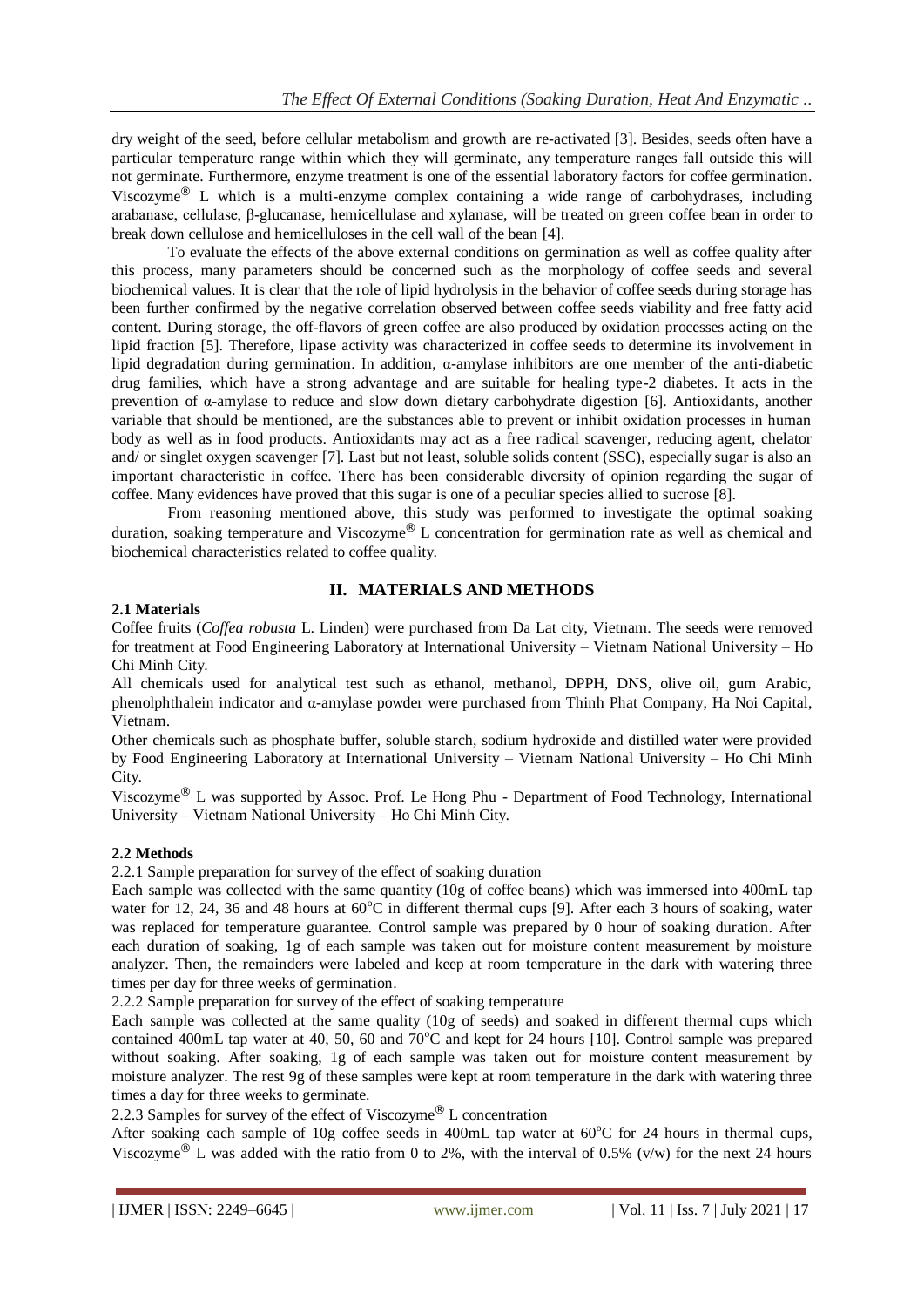[11]. These samples were kept for three weeks at room temperature in the dark with watering three times a day to germinate. Control sample was prepared without enzyme application.

## 2.2.4 Extraction method

Germinated seeds were collected, dried in a dryer at  $40^{\circ}$ C until they reached 12% of moisture content and finely ground by a grinner. The well ground sample (500 µm) was stored in a nylon-linear package which was then preserved in desiccators room temperature until being used for the next step. Then, 1g of well ground powder was weighed for 250mL Erlenmeyer flasks. Samples were extracted with 50mL distilled water for the determination of lipase activity and amylase inhibition activity. And 1g sample was extracted with 50mL of pure ethanol (99.7%) for determined soluble solids content and antioxidants capacity. The mixtures were then mixed in a shaking incubator under the certain temperature and rotation (150rpm) for 90 minutes. After the extraction process, samples were centrifuged at 10000 rpm. The extracts were stored at  $4^{\circ}$ C in refrigerator for further analysis [12].

## 2.2.5 Determination of germination rate based on morphological observation

Samples after collected were measured by counting the number of germinated seeds. The standard of germination rate based on the morphology of seed in Figure 1. Analysis tool was used to determine the percentage of germination ability of coffee beans. The terms "state 1", "state 2", "state 3" and "state 4" were used to describe the germination state of coffee seeds according to Figure 1.

**Figure 1:** Coffee seed germination and subsequent radicle growth [13]



## 2.2.6 Determination of lipase activity

Lipase activity was measured by the titrimetric method based on the titrimetric determination of free fatty acids released from triacylglycerols by lipase catalysis [14]. The amount of fatty acid released during the reaction was determined by direct titration with NaOH to a phenolphthalein end point. The titration cocktail with 10mL of 95% (v/v) ethanol and 3 drops of 1% (w/v) phenolphthalein indicator was used to quench the reactivity of subsamples of the reaction mixture. The substrate was olive oil in a gum Arabic stabilized emulsion. It has been demonstrated that the increased oil/water interface leads to an increase in the enzymatic hydrolysis rate. At five suitable reaction intervals (e.g., 5, 10, 15, 20, and 25 minutes), removed 5mL of substrate to Erlenmeyer flask that contained enzyme solution and titration cocktail and swirled. Titrate the contents of each flask with 0.05N NaOH with burette until a light blue color appeared. The quantity of fatty acid liberated in each subsample based on the equivalent amount of NaOH used to reach the titration end point and was calculated by the formula below:

$$
\mu \text{ fatty acid/mL sample} = \frac{(Vs - Vb) \times N \times 1000}{5 \text{ mL}}
$$

In which:

Vs is the volume of 0.005N NaOH solution used for titration of the sample.

Vb is the volume of 0.05N NaOH solution used for titration of the blank.

N is the normality of the NaOH titrant used (0.05N).

A reaction curve was created by plotting the quantity of fatty acid liberated over time. From there, lipase activity was calculated by the following equation:

$$
V_0 = \frac{y^2 - y^1}{x^2 - x^1}
$$
 mol/(mL x min).

2.2.7 Determination of α-amylase inhibitory activity

This assay was carried out based on the spectrophotometric method in triplicates [15]. The mixed of 0.5mL of extracts and 0.5mL of 20mm phosphate buffer  $pH = 6.9$  containing 0.5mg/mL  $\alpha$ -amylase was incubated at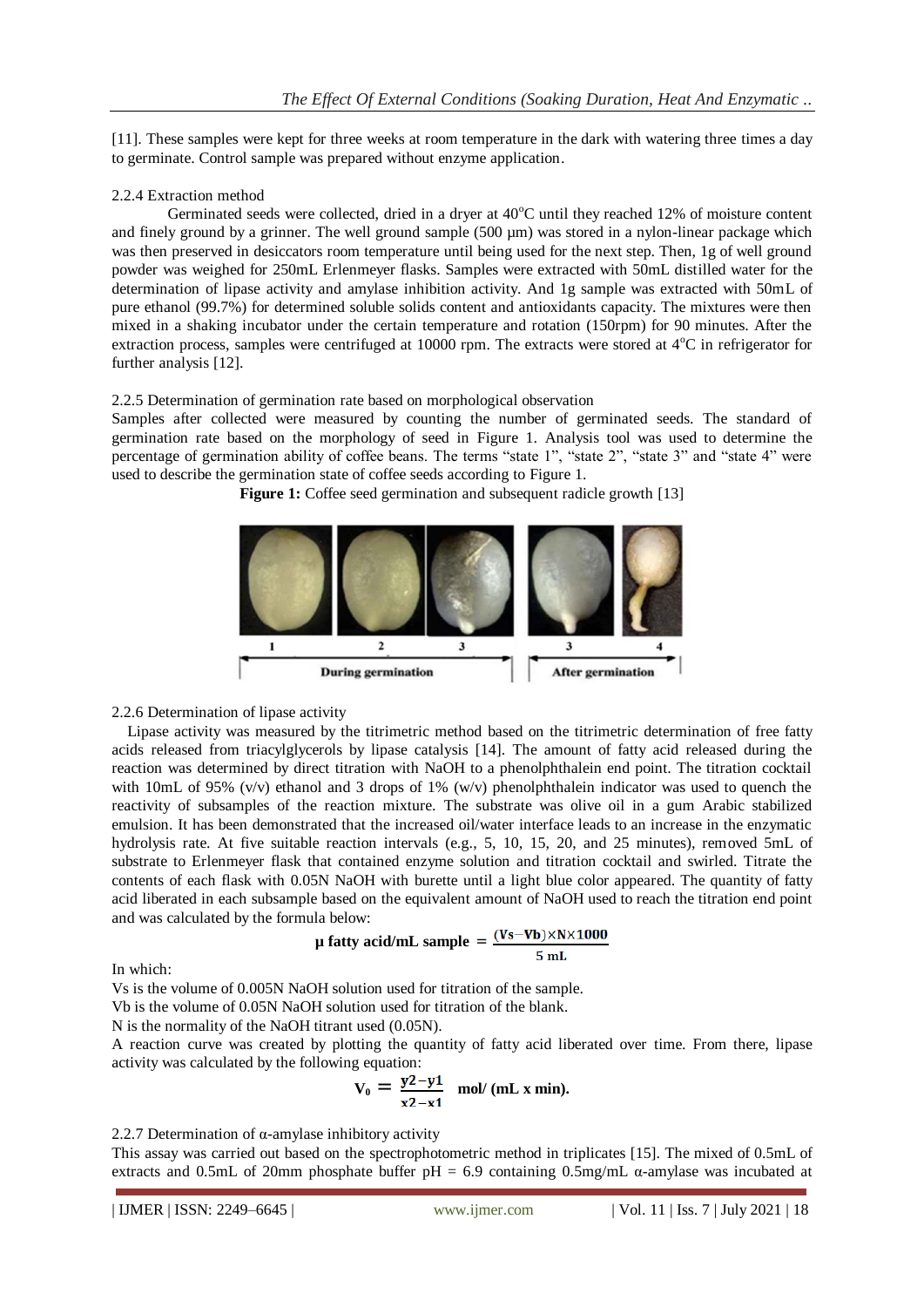25<sup>o</sup>C for 10 minutes. 0.5mL of 1% soluble starch solution prepared in 20mM phosphate buffer at pH = 6.9 was added into the mixture and then incubated at  $25^{\circ}$ C for 10 minutes. At the end of this process, in order to stop the reaction, 1mL DNS (3, 5- dinitro salicylic acid) was added into the mixture which was then incubated in water bath at 90°C for 10 minutes. After cooling down the mixture in room temperature, 10mL of distilled water was added. The blank sample was prepared by replacing 0.5mL extract with 0.5mL of phosphate buffer. After that, samples were moved on the next steps with adding starch solution and DNS. The absorbance was measured at 540nm. The percentage of  $\alpha$ -amylase inhibition activity of the extract was calculated by the equation:

#### $% \alpha$ -amylase inhibition  $=$   $\frac{\text{Absorbane of control} - \text{Absorbane of sample}}{}$  $\times 100$ **Absorbance of control**

#### 2.2.8 Determination of antioxidant capacity

2mL of ethanolic DPPH 0.15mM is firstly mixed with 2 mL sample extracts and with 2mL 95% (v/v) ethanol as control. The mixed and control were vortexed for 1 minutes and kept in the darkness at room temperature for exactly 30 minutes. The absorbance of the mixture was then recorded at 517nm [16]. This analysis was determined the activity of antioxidant containing in each sample of coffee. Moreover, the method was not used standard solution because this test was compared the changing of antioxidant of sample coffee. The DPPH capacity was measured using the equation:

## % **OPPH** radical =  $\frac{\text{Absorbane of control-Absorbance of sample}}{\text{Log } \times 100}$ Absorbance of control

2.2.9 Determination of soluble solids content (SSC)

Refractometer was used to measure coffee extract. Calibrating with a drop of distilled water and drying with a soft tissue helped to collect the exact amount of solution.

2.2.10 Statistical analysis

The SPSS and Excel statistical program with One-way ANOVA method and Duncan standard ( $\alpha \le 0.05$ ) were used to analyze means, standard errors of triplications and significance of samples.

## **III. RESULTS AND DISCUSSION**

## **3.1 Effect of soaking duration and temperature on moisture content**

The effects of soaking duration and temperature on moisture content of coffee seeds are illustrated in Figure 2. Moisture content (%) increased gradually which was proportional to the expansion of soaking duration (h). In the first 12 hours, moisture content of seed immersed in water rose rapidly from  $10.98 \pm 0.53\%$ (control sample) to  $49.32 \pm 1.74\%$  (12-hour sample). Water absorption process become more stable and slower over the next 36 hours. More remarkable, from 24 to 36 hours of soaking duration, the difference in moisture content between these samples was observed hardly from the graph. Moisture content reached the peak after 2 days, in other words, absorption was still ongoing within the range studied.

The result of moisture content related to the change of water temperature during soaking process was slightly fluctuate. It was predictable that after 24 hours of soaking at  $40^{\circ}$ C, this value went up significantly. Temperature improvement from 40 to  $60^{\circ}$ C slightly increased water absorption process of coffee seeds but this trend was no longer accurate when the temperature reached  $70^{\circ}$ C. At this point, moisture content of beans noticeably declined due to several reasons, including thermal inhibition of absorption and thermal damage of seeds [17]. Although in some cases with the interruption of temperature, the seed germinative capacity rose with increasing moisture content, the direct relationship between them is still unclear [18].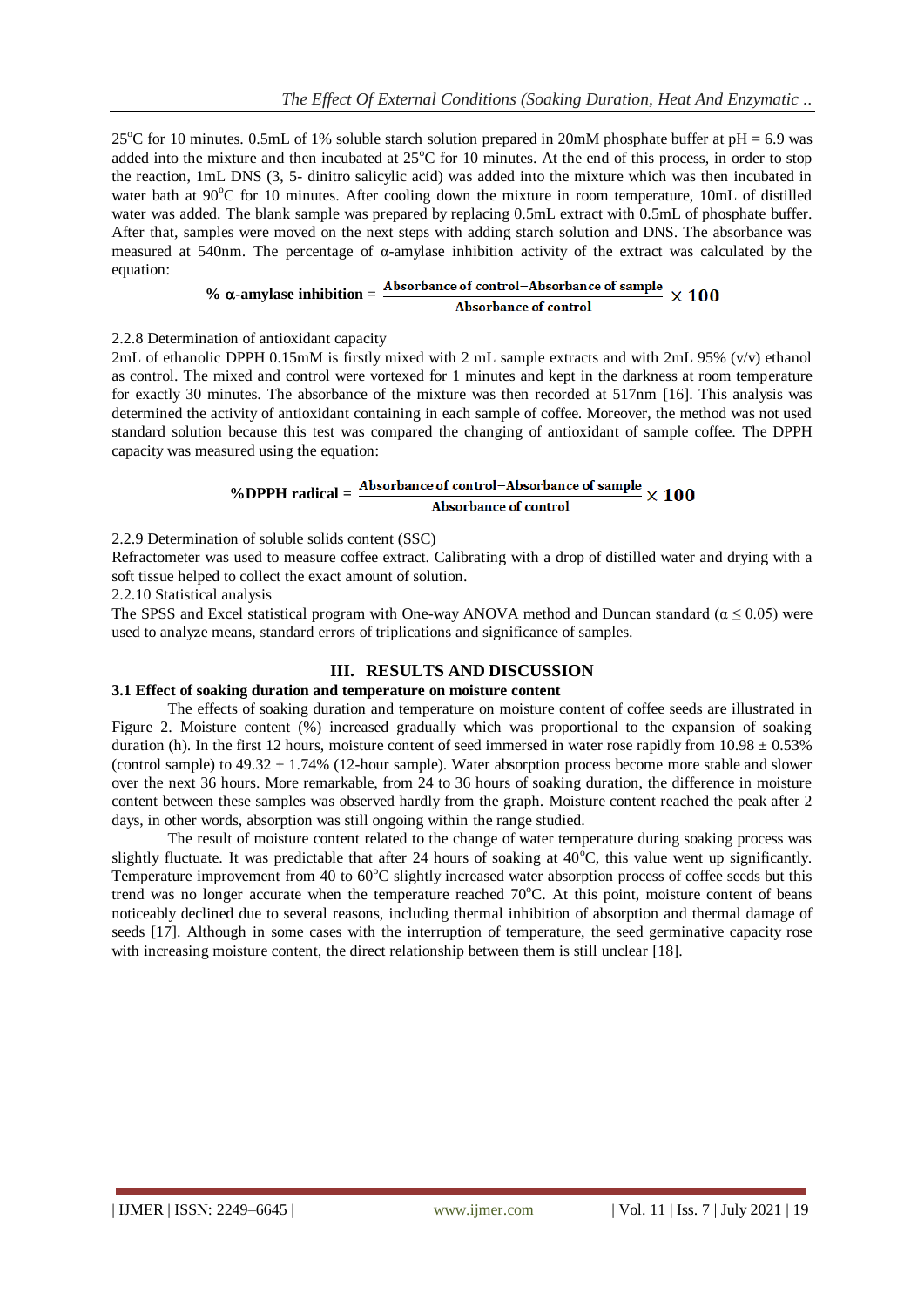

**Figure 2:** Moisture content (%) of coffee beans over (a) different soaking durations and (b) different soaking temperatures

#### **3.2 Determination of germination rate based on morphological observation**

The results below based on morphological observation of coffee seeds following Figure 1. Obviously, soaking duration had significant effect on the germination rate of coffee beans. In comparison to control sample, all samples which had been soaked in water for 12 hours or more could reach at least state 2. According to the percentage of beans that reached the third state, highest performance of germination was recorded from seeds soaked for 24 hours. Sample soaked in 12 hours gave the second-best number of third stated seeds, which was much better than the other two models. Generally, the germination rate peaked after 24 hours of soaking and then slightly descended. In fact, hydration starts initially as a consequence of matric forces of cell walls and cell contents of the seed at imbibition phase [19]. Such initial uptake might be delayed or prevented by hard seed coats. Thus, water uptake by intact seeds was delayed until 24 hours of soaking duration at 60°C. Furthermore, the harmful effect of excessive soaking on coffee seeds (more than 24 hours) could be a reason of the decrease of germination rate. In other words, an optimal level of moisture should be applied rather than the fall saturation to activate cell division, differentiation and multiplication process of embryo [20].

Soaking temperature was also an effective factor for coffee germination rate. After 24 hours of soaking in hot water, all samples could reach at least state 2. The percentage of beans performed state 3 went up gradually while the water temperature increased from  $40^{\circ}$ C to  $60^{\circ}$ C and declined substantially at 70 $^{\circ}$ C. In particular, the temperature of  $70^{\circ}$ C might have caused inhibition to the synthesis of gibberellin (GA) and stimulation to abscisic acid (ABA) synthesis process, which were lower the germination percentage [21]. Besides that, between  $40^{\circ}$ C to  $50^{\circ}$ C was also not the optimal condition for the changes of metabolic processes of coffee seeds, thus  $60^{\circ}$ C was the optimal temperature for germination within the studied range.

Different from the two factors above. Viscozyme<sup>®</sup> L concentrations from 0 (control sample) to 2.0 (%) v/w) performed negative effect on germination process, in particular, no sample could reach state 3 except the control. According to Figure 3, increasing enzyme ratio reduced the amount of beans that attained state 2. At high Viscozyme<sup>®</sup> L concentration, it is clear that there might have many active sites to compete the substrate and enzyme related to germination process. Moreover, the hydrolysis of cellulose and pectin was strong due to the present of a huge amount of cellulose and pectinase in Viscozyme® L may damage the cells of coffee beans.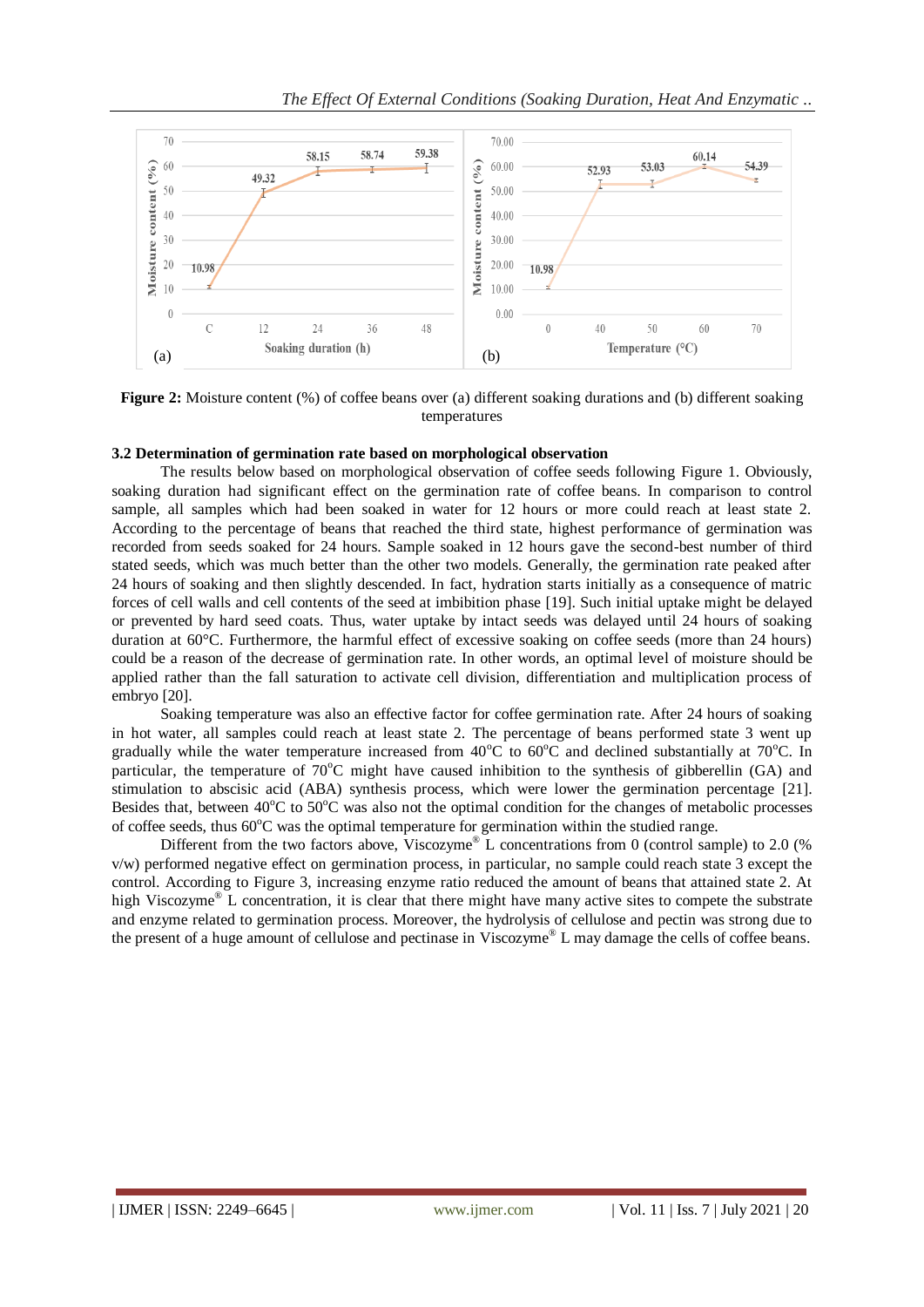

**Figure 3:** Germination rate of coffee beans over different (a) soaking durations; (b) soaking temperatures and (c) Viscozyme® L concentrations

#### **3.3 Determination of lipase activity**

Lipase activity in coffee seeds evaluated by titrimetric method. In such seeds contain a high amount of lipid, the lipolytic activities could play a regulative role during the first steps of germination and lipase was responsible for the catalysis of these reactions [22].

Three factors which applied in this study: Soaking time, soaking temperature and enzymatic treatment had significant effect on lipase activity, which related to the germination process. In particular, after reaching the peak at 24h,  $60^{\circ}$ C and 0% (control sample) in Figure 4, all charts tent to decrease slightly. In the comparison to those graphs in Figure 3, these changes of lipase activity had the same tendency to germination rate. In other words, this result agreed with the idea that there was a strong relationship between lipase activity and germination rate.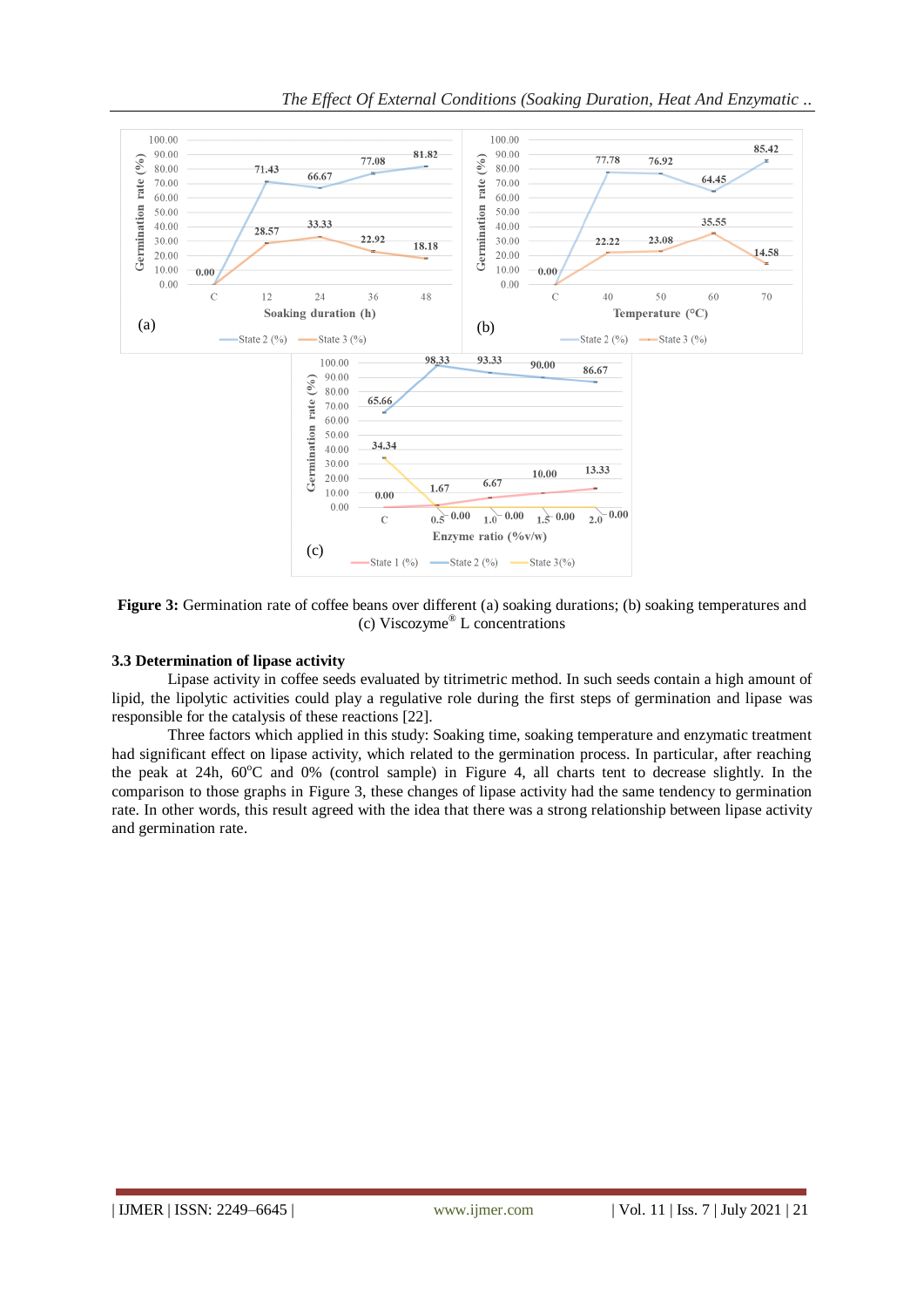

**Figure 4:** Lipase activity of coffee beans over different (a) soaking durations; (b) soaking temperatures and (c) Viscozyme® L concentrations

#### **3.4 Determination of α-amylase inhibitory activity**

Figure 5 below illustrates that soaking duration significantly affected α-amylase inhibitory activity. As can be seen, control sample had the highest value (73.59  $\pm$  0.13%), then, the graph gradually decreased in the order of samples that soaked in 48h, 36h, 12h and 24h, respectively. Considering the effect of soaking temperature and Viscozyme<sup>®</sup> L, the change of  $\alpha$ -amylase inhibitory activity went against the trend of germination rate in comparison to Figure 3.

The direct obstruction of  $\alpha$ -amylase inhibitors on  $\alpha$ -amylase activity might be the key reason for these results. During seed germination, α-amylase plays an important role in hydrolyzing the endosperm starch into metabolizable sugars, which provide the energy for the growth of roots and shoots [23]. Obviously, α-amylase inhibitory activity is an important factor for anti-diabetes in coffee beans but its development has negative effect on the germination process.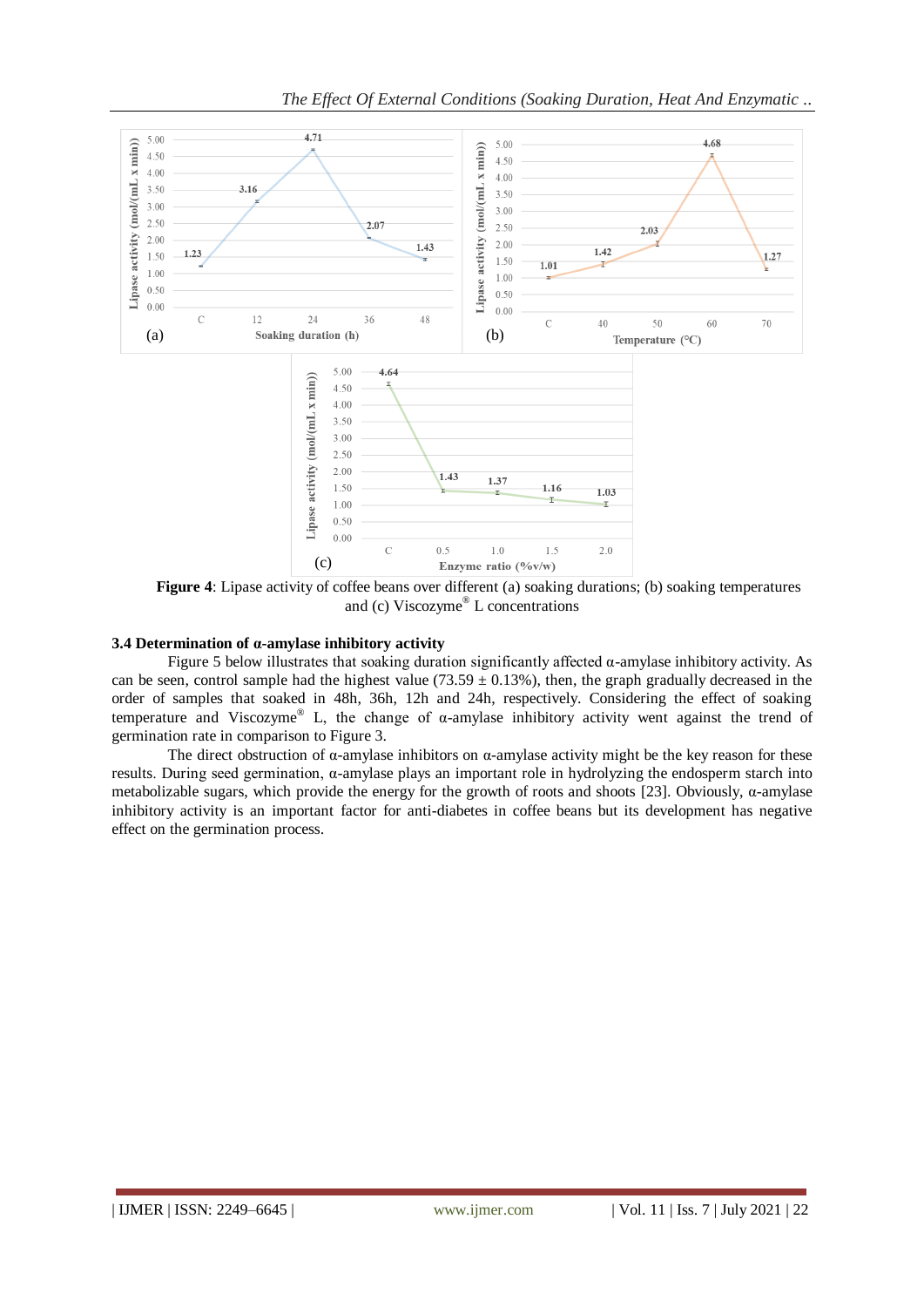

**Figure 5:** α-amylase inhibitory activity of coffee beans over different (a) soaking durations; (b) soaking temperatures and (c) Viscozyme® L concentrations

### **3.5 Determination of antioxidant capacity**

Antioxidant activity evaluation of germinated coffee extract was based on their ability of scavenging DPPH radical capacity. According to Figure 6, concerning the effect of soaking duration and soaking temperature on antioxidant activity, 24 hours and  $60^{\circ}$ C were the best conditions, respectively. Besides, the highest result from control sample proved that enzymatic treatment performed negative effect on DPPH radical scavenging capacity. In other words, the variation of three graphs in Figure 6 had the same trend as those in Figure 3, which illustrate the influence of factors studied on germination rate. In fact, previous research has shown that the antioxidant activity increases in beans and peas during germination. In coffee, antioxidant is highly concentrated and it has been linked to a huge amount of health benefits, including protection against heart disease and cancer [24].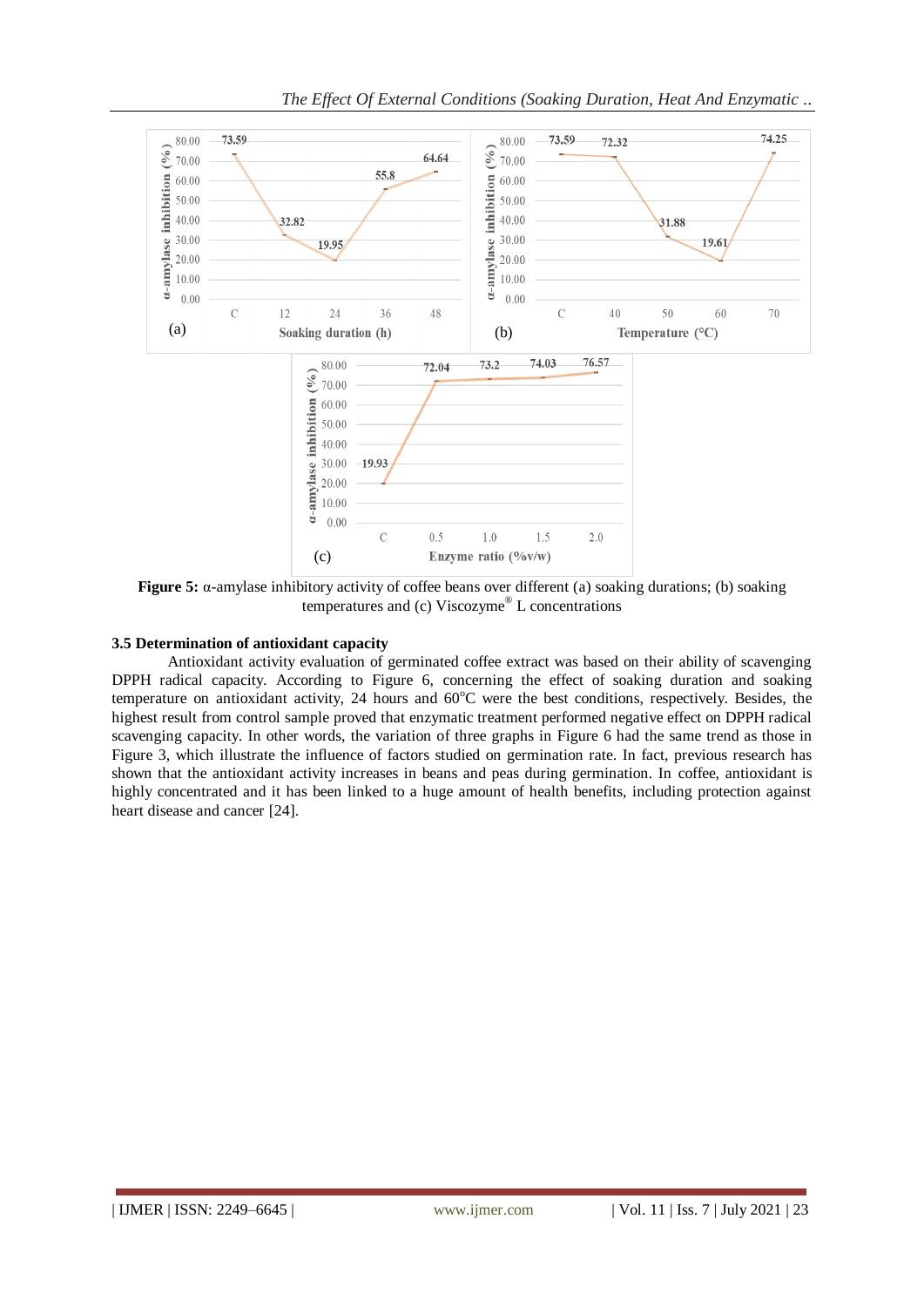

*The Effect Of External Conditions (Soaking Duration, Heat And Enzymatic ..*

**Figure 6:** Antioxidant capacity of coffee beans over different (a) soaking durations; (b) soaking temperatures and (c) Viscozyme® L concentrations

#### **3.6. Determination of soluble solids content (SSC)**

Sucrose, fructose and glucose have the same values in refractometer. Thus, the result of SSC represented the amount of sugar in germinated coffee seeds. Sugar related to the sweetness and aroma of coffee has a significant relationship to the demand of many countries as well as the storage stability.

At an overall view from (a) and (b) of Figure 7, SSC extraction of coffee seeds increased slightly but declined after reached the highest value at a certain condition of soaking time (24h) and soaking temperature  $(60^{\circ}$ C). In the other case, soluble solids content decreased gradually with the increasing of enzyme concentration. Once again, the effect of studied factors on SSC was closely related to their effect on germination rate as could be observed in Figure 3.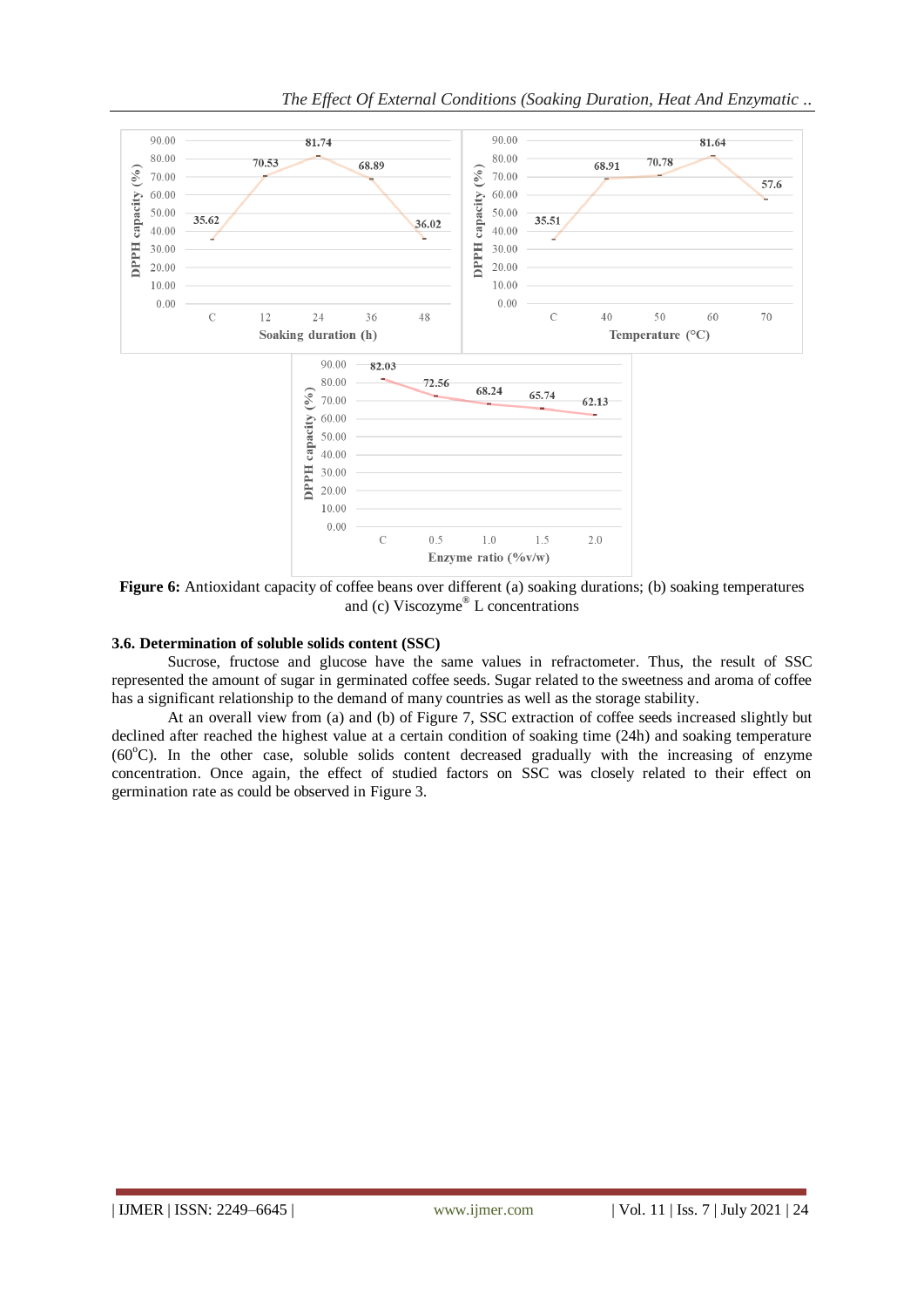

**Figure 7:** Soluble solids content (SSC) of coffee beans over different (a) soaking duration; (b) soaking temperatures and (c) Viscozyme® L concentrations.

#### **IV. CONCLUSION**

This study was carried out to find the best external condition of soaking duration, soaking temperature and Viscozyme® L concentration for coffee germination as well as chemical and biochemical characteristics related to cupping quality. The highest results of germination rate, lipase activity, antioxidant capacity and SSC were observed after green coffee beans had soaked for 24 hours in water at 60°C. On the contrary,  $\alpha$ amylase inhibitory activity of treated samples in these conditions had the lowest value. Besides, the application of enzyme performed negative effect on most of the characteristics studied, except  $\alpha$ -amylase inhibitory activity. Therefore, 24 hours of soaking duration in  $60^{\circ}$ C should be selected as the optimal condition in the germination step of producing germinated coffee, while a further study on enzymatic factor need to be performed.

#### **ACKNOWLEDGEMENTS**

We would like to express our special thanks to all the facilities and members of the project "Study on the production of germinated coffee" at International University – Vietnam National University in Ho Chi Minh City – Vietnam. We also appreciate everyone who involved directly and indirectly in this study.

#### **REFERENCES**

- [1]. Selmar, D., Bytof, G., Knopp, S. E., & Breitenstein, B. (2006*). Germination of coffee seeds and its significance for coffee quality*. Plant Biology, 8(2), 260-264.
- [2]. Knopp, S. E., Bytof, G., & Selmar, D. (2005). *Influence of processing on the content of sugars in green Arabica coffee beans*. European Food Research and Technology, 223, 195-201.
- [3]. Eira, M. T. S., da Silva, E. A. A., De Castro, R. D., Dussert, S., Walters, C., Bewley, D. & Hilhorst, H. W. M. (2006). *Coffee seed physiology*. Brazilian Journal of Plant Physiology, 18(1), 149-163.
- [4]. Anh, N. H., & Phu, L. H. (2015). *Germination of coffee seed and its significance for the coffee quality*. BSc. Thesis, Food Technology department, School of Biotechnology, International University – Vietnam National University – Ho Chi Minh City.
- [5]. Speer, K., & Kölling-Speer, I. (2006). *The lipid fraction of the coffee bean*. Brazilian Journal of Plant Physiology, 18(1), 201-216.
- [6]. Anila, K. B. (2016*). In vitro studies on alpha amylase and alpha glucosidase inhibitory activities of tomato powder incorporated rice*. International Journal of Current Research, 8(12), 42739-42742.
- [7]. Khalaf, N. A., Shakya, A. K., Al-Othman, A., El-Agbar, Z., & Farah, H. (2008). *Antioxidant activity of some common plants*. Turkish Journal of Biology, 32(1), 51-55.
- [8]. Duy, N. Q., Huyen, D. N. H., Phuoc, T. H., & Phu, L. H. (2019). *Optimal conditions of enzymatic treatment for improvement of total soluble solids extraction and antioxidant capacity of coffee bean*. International Journal of Modern Engineering Research, 9(1), 17-21.
- [9]. Thuy, N. T. (2017). *Technical method of coffee seed germination*. Science and Technology with Farmers, Vietnam Institute of Plant.